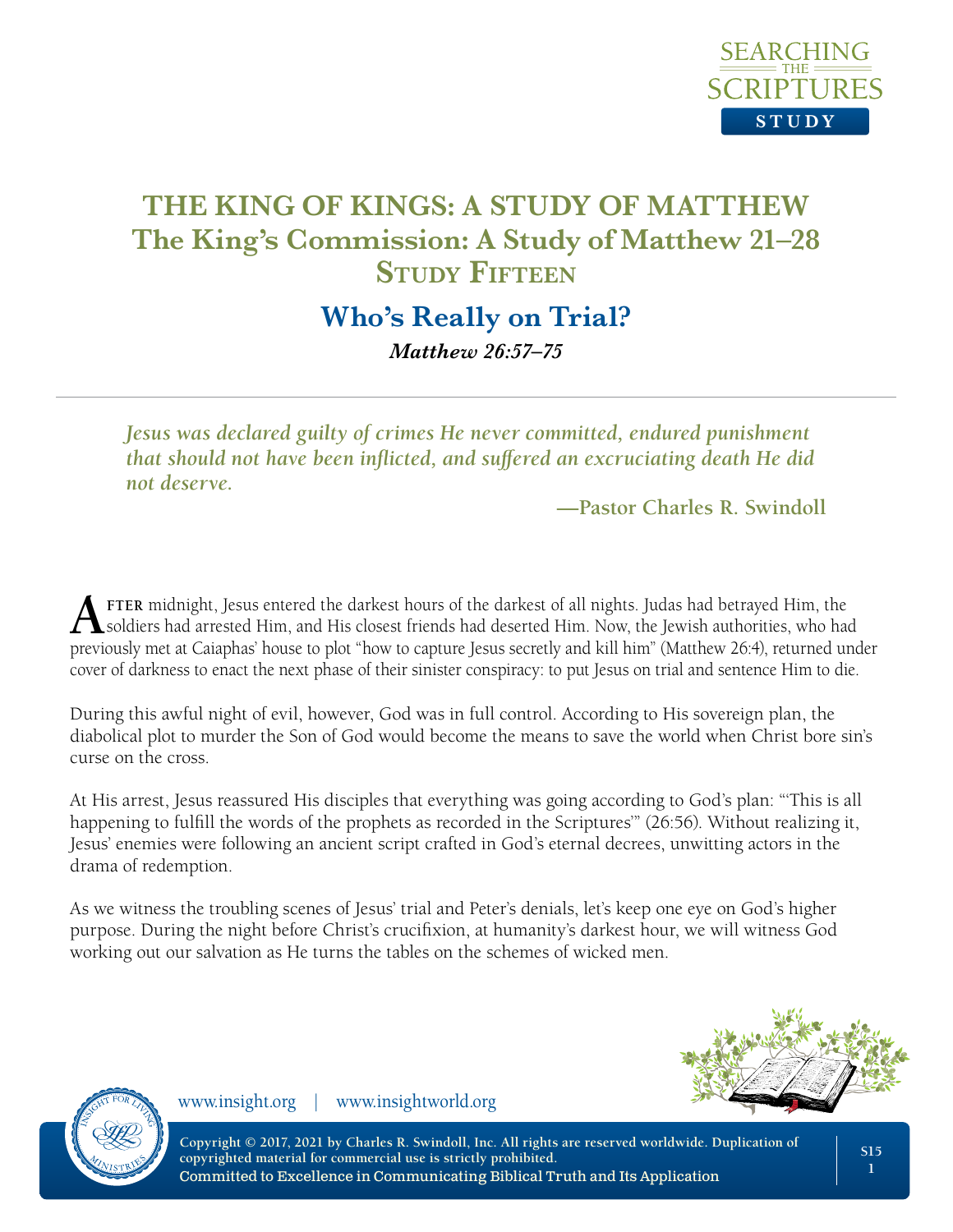

# **Who's Really on Trial?**

*Matthew 26:57–75*



# **PREPARE YOUR HEART**

The Lamb of God offered Himself just as the prophet Isaiah foretold:

*"He was led like a lamb to the slaughter. . . . He was humiliated and received no justice." (Acts 8:32, 33)*

As you prepare your heart for this study and the studies to follow, thank the Lord for His willingness to bear injustice and abuse for our sake:

*Dear Father, Jesus gave thanks before breaking the bread at Passover, and now I give thanks as I receive the morsel of grace He offers me in Himself. Fill my soul with wonder, love, and praise as I witness Christ's suffering and remember He endured it all for me. In His name I pray, amen.*



# **TURN TO THE SCRIPTURES**

Without the light of Scripture and the clarity of God's purpose, Peter was groping in the dark as he witnessed the horror of Christ's arrest and trial as they were playing out in real time. His mind was awhirl with confusion and fear. Read *Matthew 26:57–75*, noting the parallels between Christ's experience inside Caiaphas' house and Peter's experience in the courtyard.

In a way, both Jesus and Peter were undergoing trials. Accusers hurled charges at both men, and juries (of sorts) declared verdicts. Jesus' trial occurred "on the record" before high-ranking officials, while Peter's trial took place unofficially in private conversations among servants. Let's take a closer look at the circumstances and determine for ourselves who was *really* on trial.

### **Observation: Jesus on Trial and Peter on Trial**

Observe carefully the side-by-side accounts of Jesus and Peter at Caiaphas' house. Watch for the ways Matthew heightens the impact by contrasting the vile hatred toward Jesus inside the house and Peter's tragic denials in the courtyard.

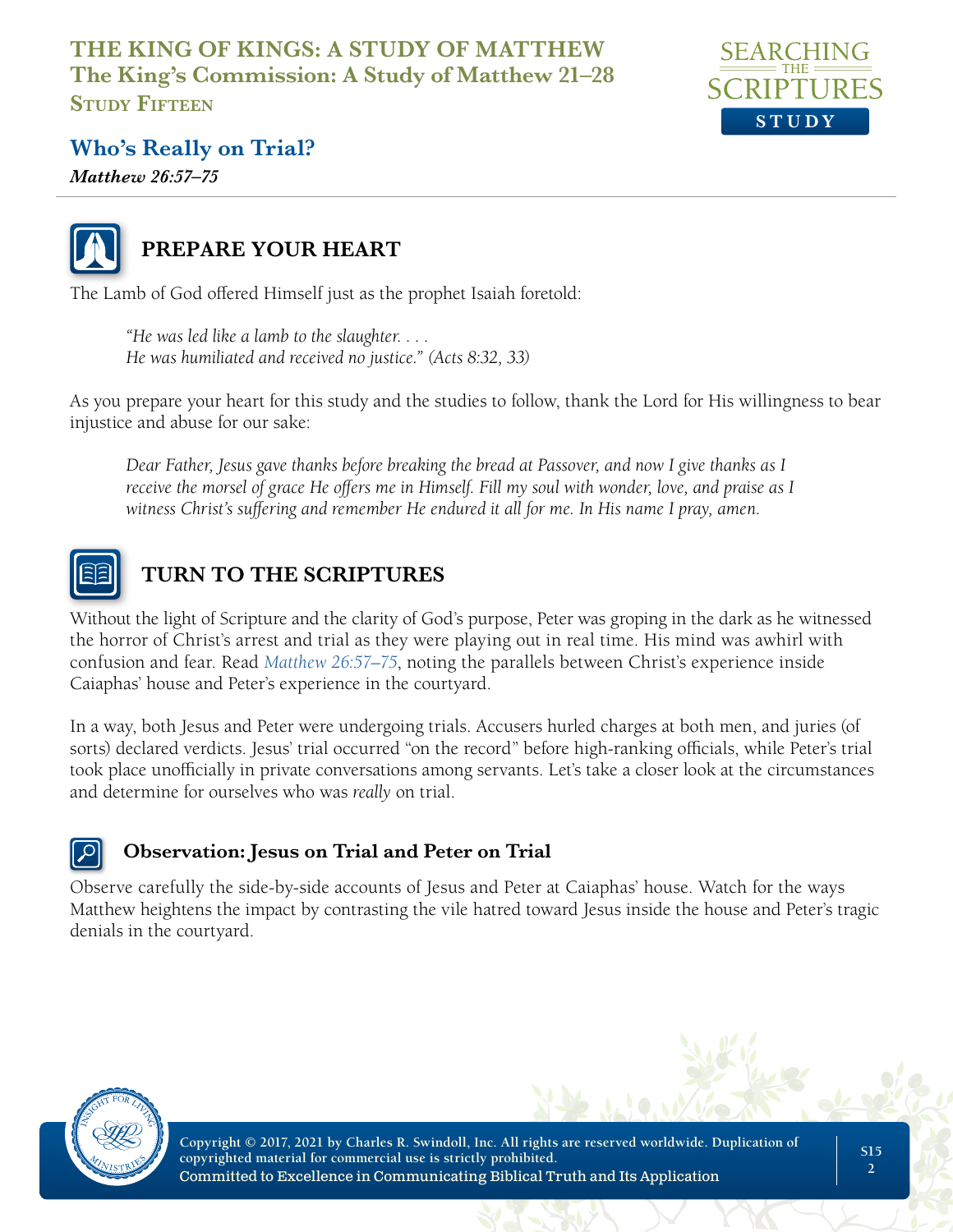

# **Who's Really on Trial?**

*Matthew 26:57–75*

How does Matthew set the dual scene in *Matthew 26:57–58*?

#### **Jesus on Trial—Matthew 26:59–68**

The Sanhedrin, or "high council" (Matthew 26:59), consisted of seventy-one priests, elders, and scribes, with a quorum of twenty-three members required for an official meeting. Caiaphas, the high priest, presided over the trial.

How does Matthew describe the council members' futile attempts to legitimately charge Jesus, according to *26:59–62*? What conclusion does Matthew want his readers to make about the validity of this trial?1

Unwilling to even acknowledge the false accusation, "Jesus remained silent" (26:63). The frustrated high priest Caiaphas demanded "'in the name of the living God—tell us if you are the Messiah, the Son of God'" (26:63). What do you observe in Caiaphas' question?

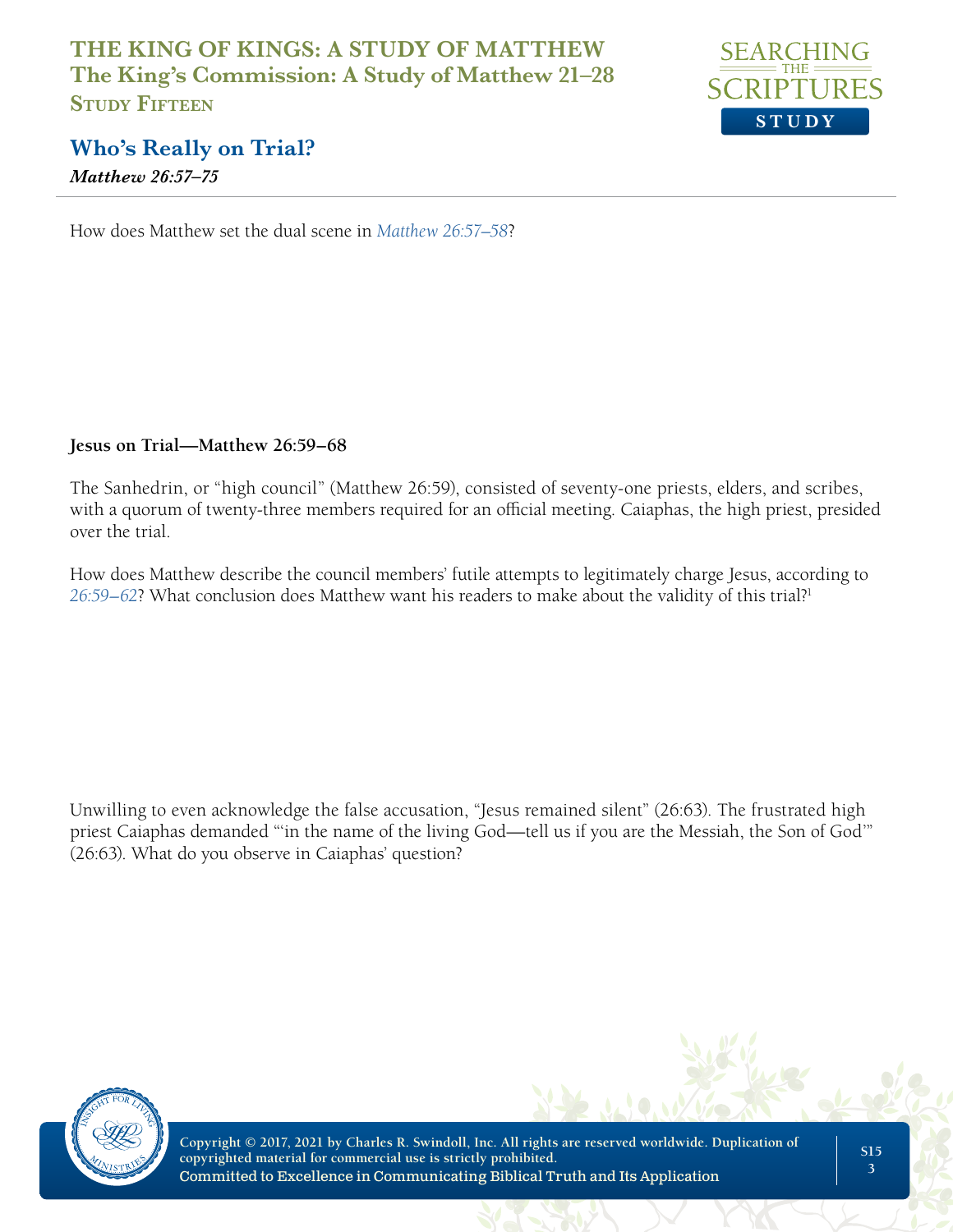

# **Who's Really on Trial?**

*Matthew 26:57–75*

Jesus' messianic claim was different than the claims of other so-called messiahs who had come and gone before. According to *Matthew 26:64–68*, what was unique about Jesus that drew the charge of blasphemy? What did their sadistic violence reveal about the true nature of these men?

*Meanwhile, Peter sat in the courtyard, at a distance, watching to see what was going to happen. John's account adds that there was a fire, and, no doubt, faces were visible in the flickering of the fire.* **—Pastor Chuck Swindoll**

#### **Peter on Trial—Matthew 26:69–75**

Although Peter stood in a courtyard, not a courtroom, he was still on trial when three witnesses accused him of following Jesus. According to *Matthew 26:69, 71,* and *73*, what were the accusations and who made them?

How did Peter's denials become increasingly insistent to the point of extreme, according to *26:70, 72,* and *74*?

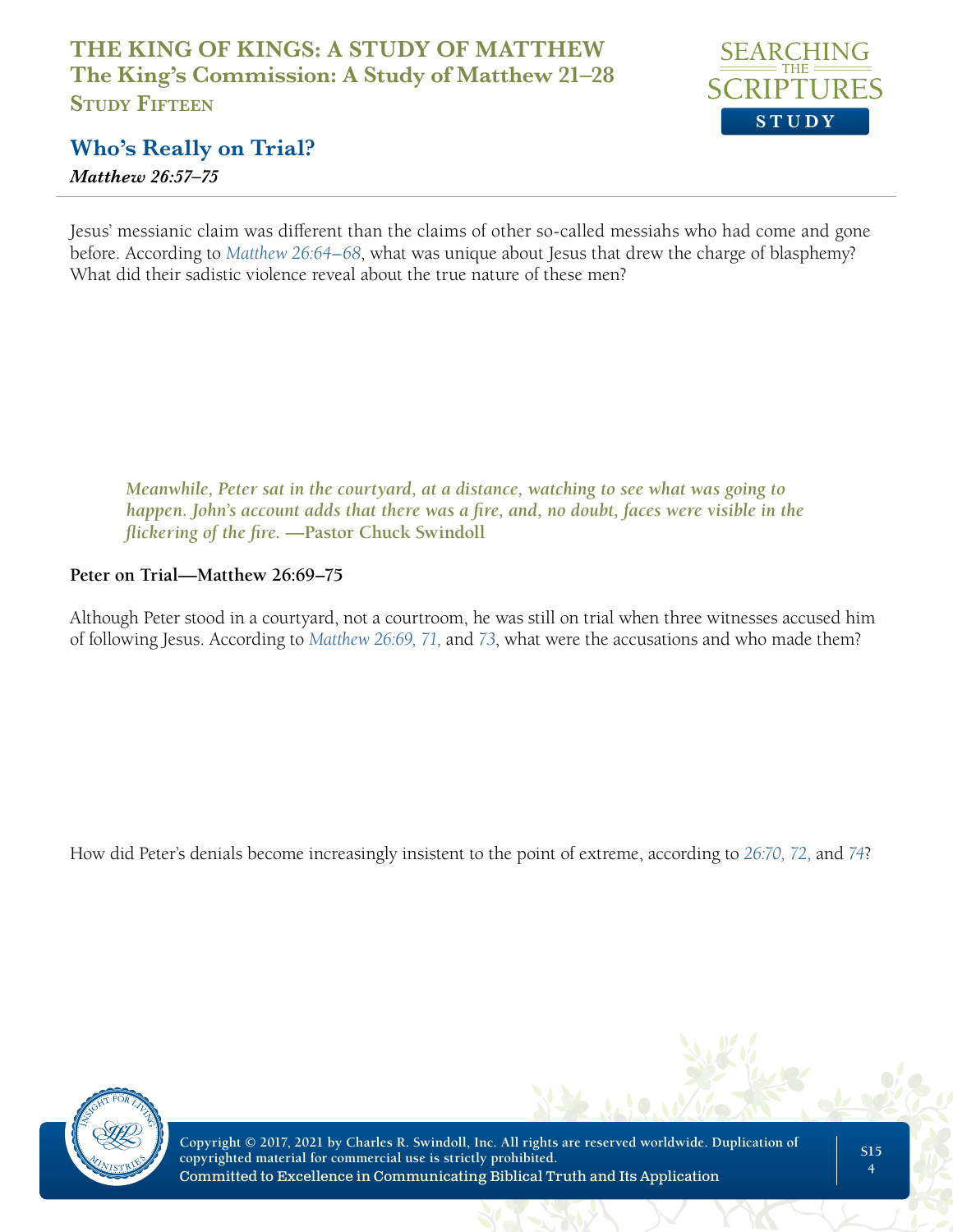

# **Who's Really on Trial?**

*Matthew 26:57–75*

Review *Matthew 26:31–35* and contrast Peter's boasting before Jesus' arrest with his denials afterward. What realization hit Peter after the rooster crowed, according to *26:74–75*?

*There are times when tears reveal the first step toward repentance, and Peter's weeping is a case in point.* **—Pastor Chuck Swindoll**

### **Interpretation: The Meaning of Jesus' Messianic Claim**

Let's take a closer look at Jesus' response to Caiaphas' demand, "'Tell us if you are the Messiah, the Son of God'" (Matthew 26:63). Jesus said,

*"You have said it. And in the future you will see the Son of Man seated in the place of power at God's right hand and coming on the clouds of heaven."* (Matthew 26:64)

Jesus' remark, "You have said it," was the same he gave Judas earlier when Judas asked, "'Rabbi, am I the [betrayer]?'" (26:25). Jesus said, in so many words, "Yes, you are, you said it yourself." Similarly, Jesus said to Caiaphas, "Yes, *I am*, just as you say."

To prove His claim in 26:64, Jesus quoted Psalm 110:1 and Daniel 7:13 and applied these prophecies to Himself. What do these verses below teach about the deity of the Messiah? You may recall that Jesus previously used these verses to teach His divine nature in *24:30–31* and *24:41–45*.

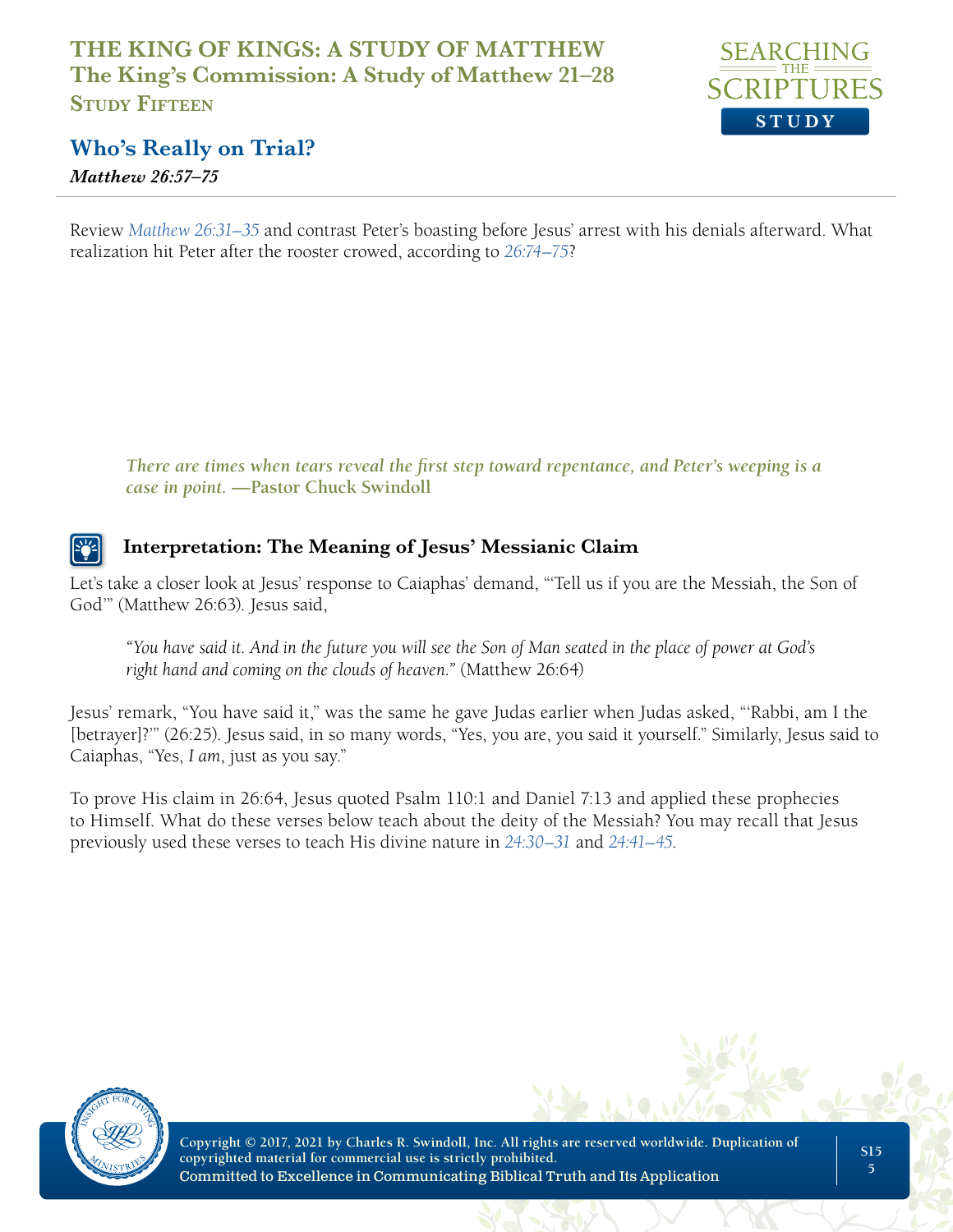

# **Who's Really on Trial?**

*Matthew 26:57–75*

*The Lord said to my Lord, "Sit in the place of honor at my right hand until I humble your enemies, making them a footstool under your feet." (Psalm 110:1)*

*"I kept looking in the night visions, And behold, with the clouds of heaven One like a Son of Man was coming, And He came up to the Ancient of Days And was presented before Him."* (Daniel 7:13 NASB)

Jesus had called David and Daniel to testify at Caiaphas' trial—and these witnesses didn't lie! Tragically, the religious authorities in Israel closed their ears to the voices from the past.

## **Correlation: Added Insight into Peter's Denials**

Ironically, Caiaphas echoed Peter's confession at Caesarea Philippi, when Peter declared, "'You are the Messiah, the Son of the living God'" (Matthew 16:16). However, while Caiaphas was inside making Peter's confession, where was Peter? Outside making denials.

What insight does John give about the circumstances of Peter's first denial, according to *John 18:15–18*? (The disciple who asked the doorkeeper to allow Peter into the courtyard was likely John.)

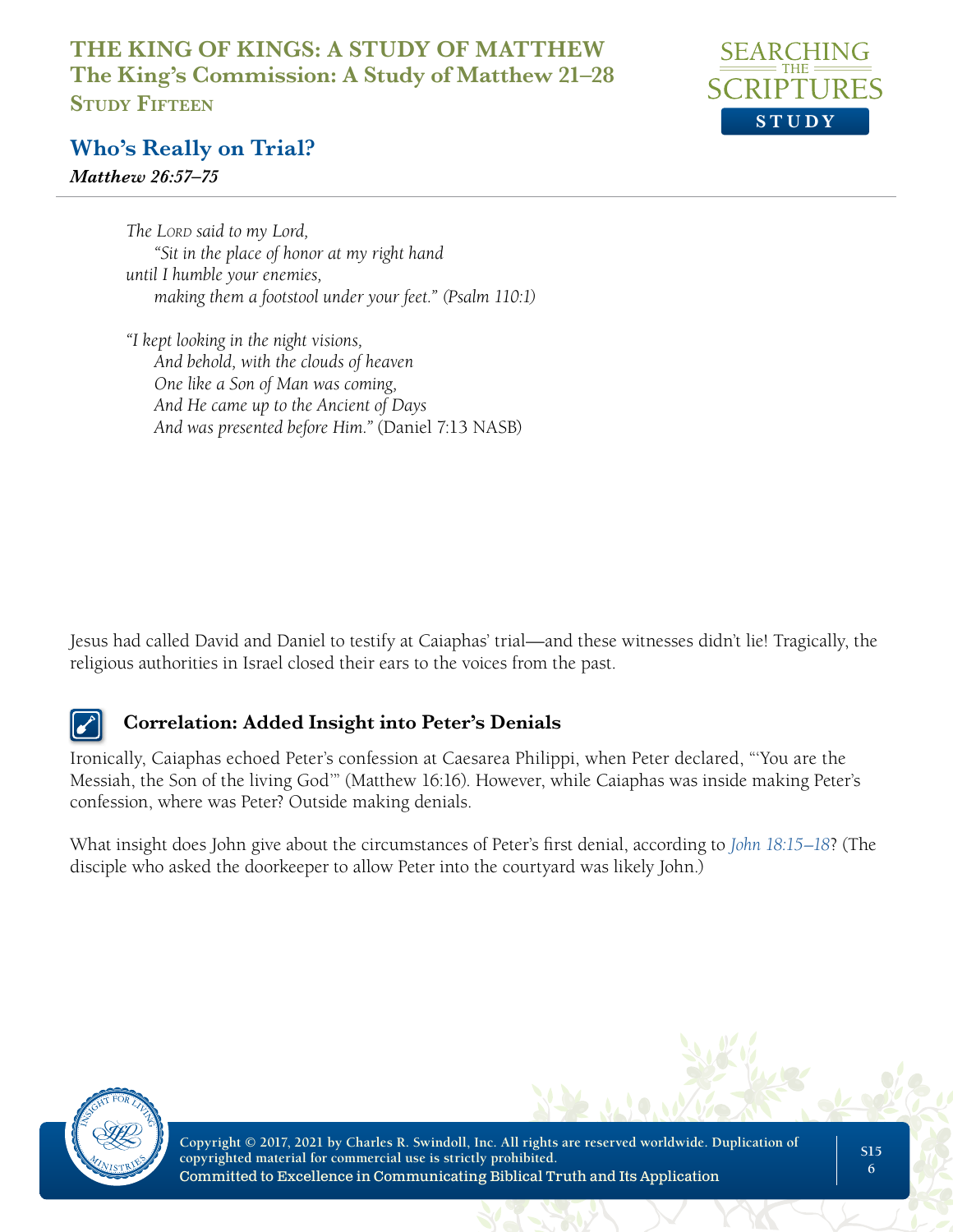

# **Who's Really on Trial?**

*Matthew 26:57–75*

What was the connection between the servant in *John 18:26* and the man who Peter had attacked in Gethsemane? How could this servant have put Peter in grave danger?

What detail does Luke's account add (*Luke 22:60–61*)?

What do you imagine Jesus communicating to Peter in that moment?

*Three things happened simultaneously: the rooster's crow, the glance from the Lord, Peter's realization of his denials. Jesus' prediction was correct, and Peter "went away, weeping bitterly."* **—Pastor Chuck Swindoll** 

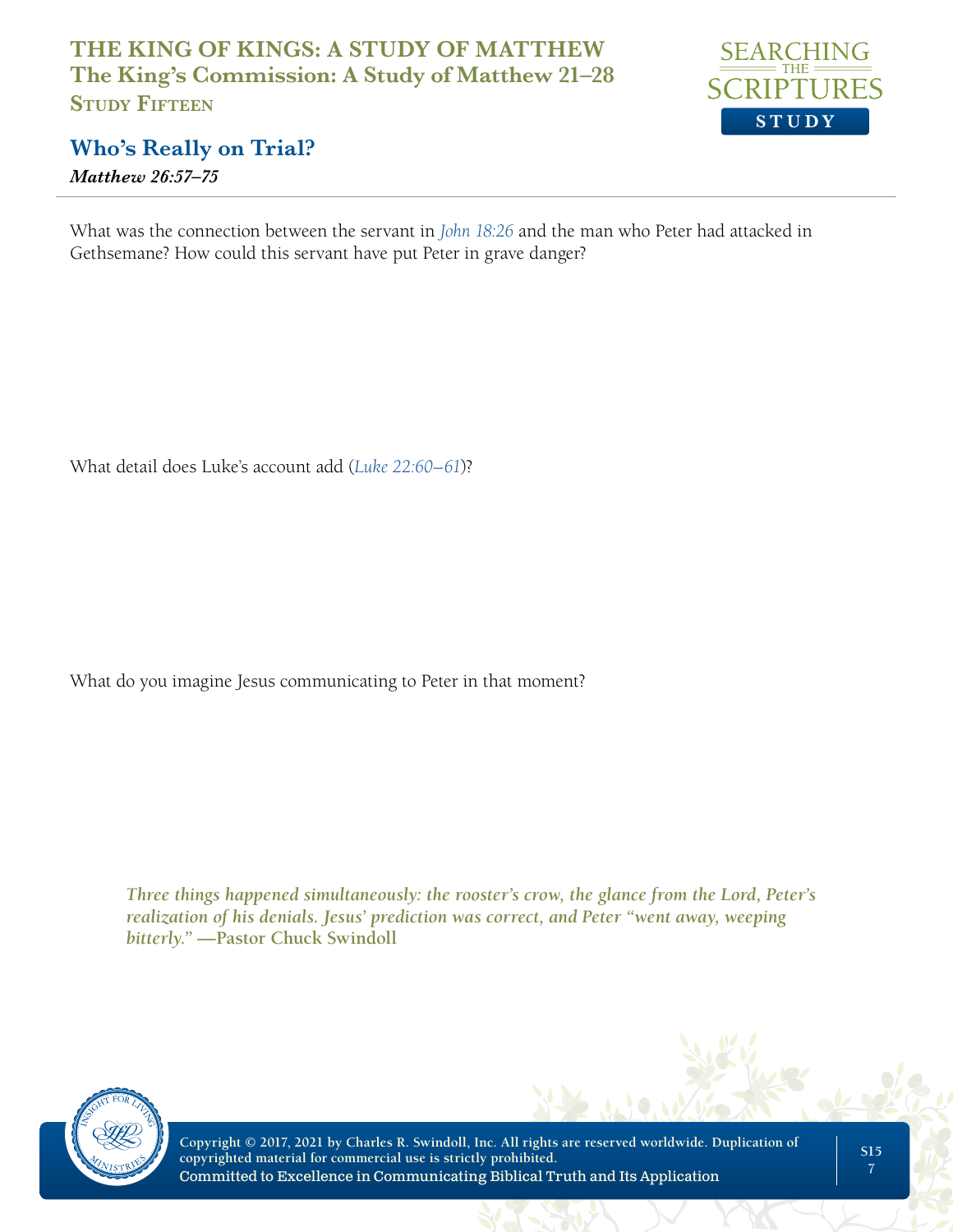

# **Who's Really on Trial?**

*Matthew 26:57–75*



#### **Application: Lessons from Peter**

Bold Peter had declared Jesus as Messiah, the Son of God, in pagan Caesarea Philippi. In response, Jesus changed his name from Simon to Peter, the rock (Matthew 16:16–18). Sadly, when the hammer of persecution fell, the rock shattered.

We see ourselves in Peter's fault-lines. Failure is humiliating and devastating. It exposes our inadequacies and reminds us that we are not as impressive as we make ourselves out to be.

Have you had a "Peter" moment in which you fell short of what you vowed? If so, you can understand the bitterness of Peter's grief. What has been the fallout from your failure?

Peter was really the one on trial, and he lost. But we shouldn't judge Peter too harshly, and neither should we be too hard on ourselves. Jesus looks at us in our failure with the same look He gave Peter—not a look of disgust—but of compassion and with a tear of His own. In the end, according to John 21, Jesus restored repentant Peter and gave Him even greater responsibilities.

How might the Lord use your failure to prepare you for His next task for you?